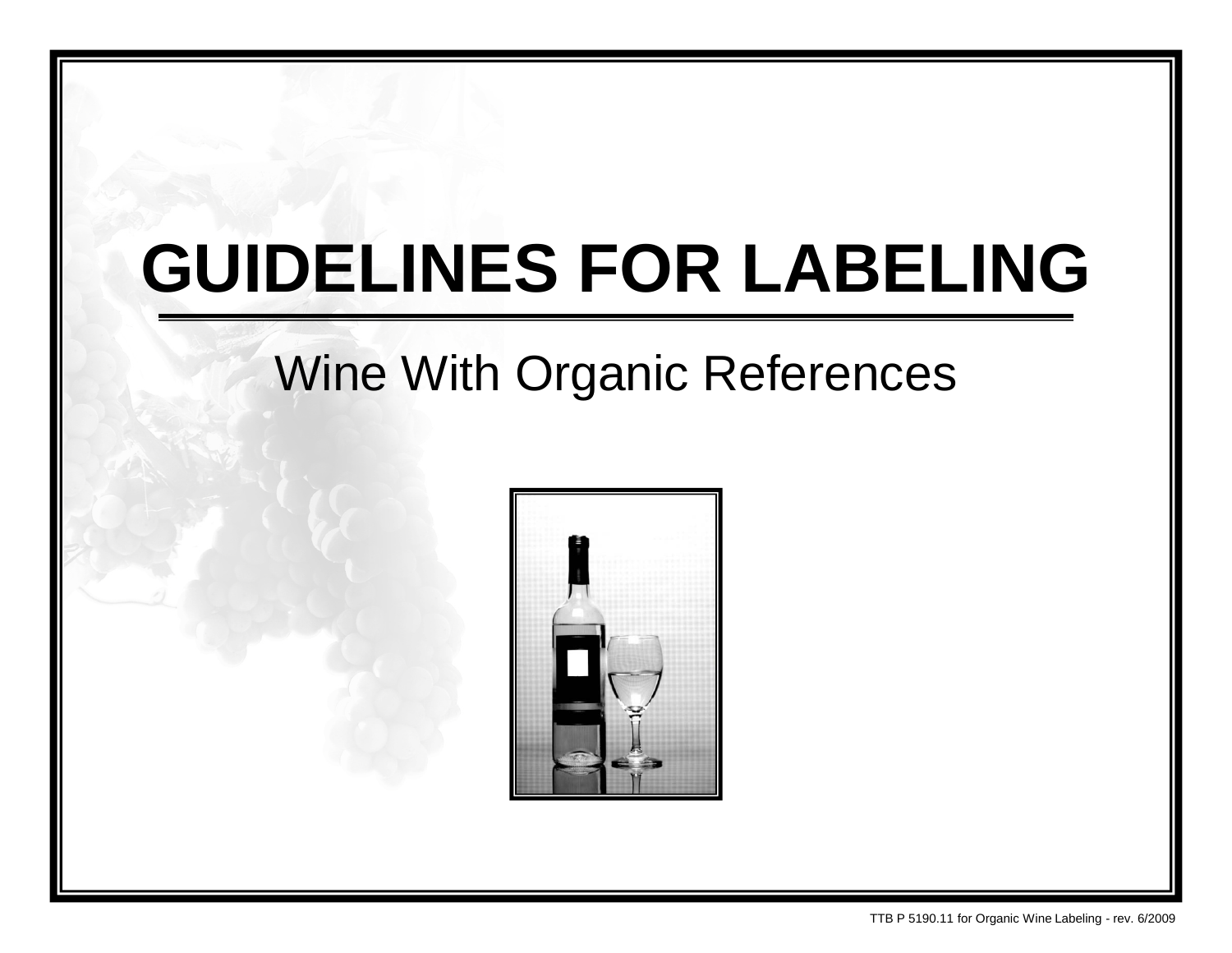# **GUIDELINES FOR LABELING WINE AS "100% ORGANIC"**

This document contains a sample label. It should be used as guidance relating to the National Organic Program (NOP) regulations at 7 CFR part 205. To view these regulations in their entirety, please visit the United States Department of Agriculture's website at [www.ams.usda.gov/nop.](http://www.ams.usda.gov/nop) This sample complies with the Federal Alcohol Administration Act, the Alcohol Beverage Labeling Act and the NOP.

When labeling your product as "100% Organic," it must contain 100 percent organically produced ingredients and have been processed using organically produced processing aids, not counting added water and salt. You should also consider the following points in designing your label:

#### **BRAND NAME/CLASS & TYPE (OPTIONAL)**

The phrase "100% Organic" may be used to modify the brand name and/or class and type statement on the PDP, IP, or OP.

#### **SULFITE STATEMENT**

"100% Organic" products cannot use added sulfites in production. Therefore, since no added sulfites are present in the finished product, the label may not require a sulfite statement. In these cases, a lab analysis is necessary to verify that the wine contains less than 10 ppm of sulfites.

### **INGREDIENT STATEMENT (OPTIONAL)**

Products certified as "100% Organic" may show a complete ingredient statement. The term "organic" may be used to identify the specific ingredients. Water and salt included as ingredients may not be identified as "organic." This statement may only appear on the IP.

### **CERTIFICATION STATEMENT (REQUIRED)**

"Certified Organic by ---" or a similar phrase must be listed below the name and address of: the bottler, for domestic wines; or the bottler or importer for imported wines. This statement must be on the IP and may include the agent's business address, telephone number, or internet address.

> DEPARTMENT OF AGRICULTURE AGRICULTURAL MARKETING SERVICE WASHINGTON, DC 20250

DEPARTMENT OF THE TREASURY ALCOHOL AND TOBACCO TAX AND TRADE BUREAU WASHINGTON, DC 20220



## **KEY**

**PDP - (PRINCIPAL DISPLAY PANEL)** That part of the label that is most likely to be displayed, presented, shown, or examined under customary conditions of display for sale.

**IP - (INFORMATION PANEL)** That part of the label of a packaged product that is immediately contiguous to and to the right of the principal display panel as observed by an individual facing the principal display panel, unless another section of the label is designated as the information panel because of package size or other attributes (e.g., irregular shape with one usable surface).

**OP - (OTHER PANEL)** Any panel other than the principal display panel, information panel, or ingredient statement.

**IS - (INGREDIENT STATEMENT)** The list of ingredients contained in a product shown in their common and usual names in the descending order of predominance.

### **USDA ORGANIC SEAL (OPTIONAL)**

The USDA Organic Seal may be placed on the label of a product that is certified as "100% Organic." This seal may appear on the PDP, IP or OP.

#### **CERTIFYING AGENT SEAL (OPTIONAL)**

The seal of a USDA-accredited certifying agent may be placed on the label of a product that is certified as "100% Organic." This seal may appear on the PDP, IP or OP.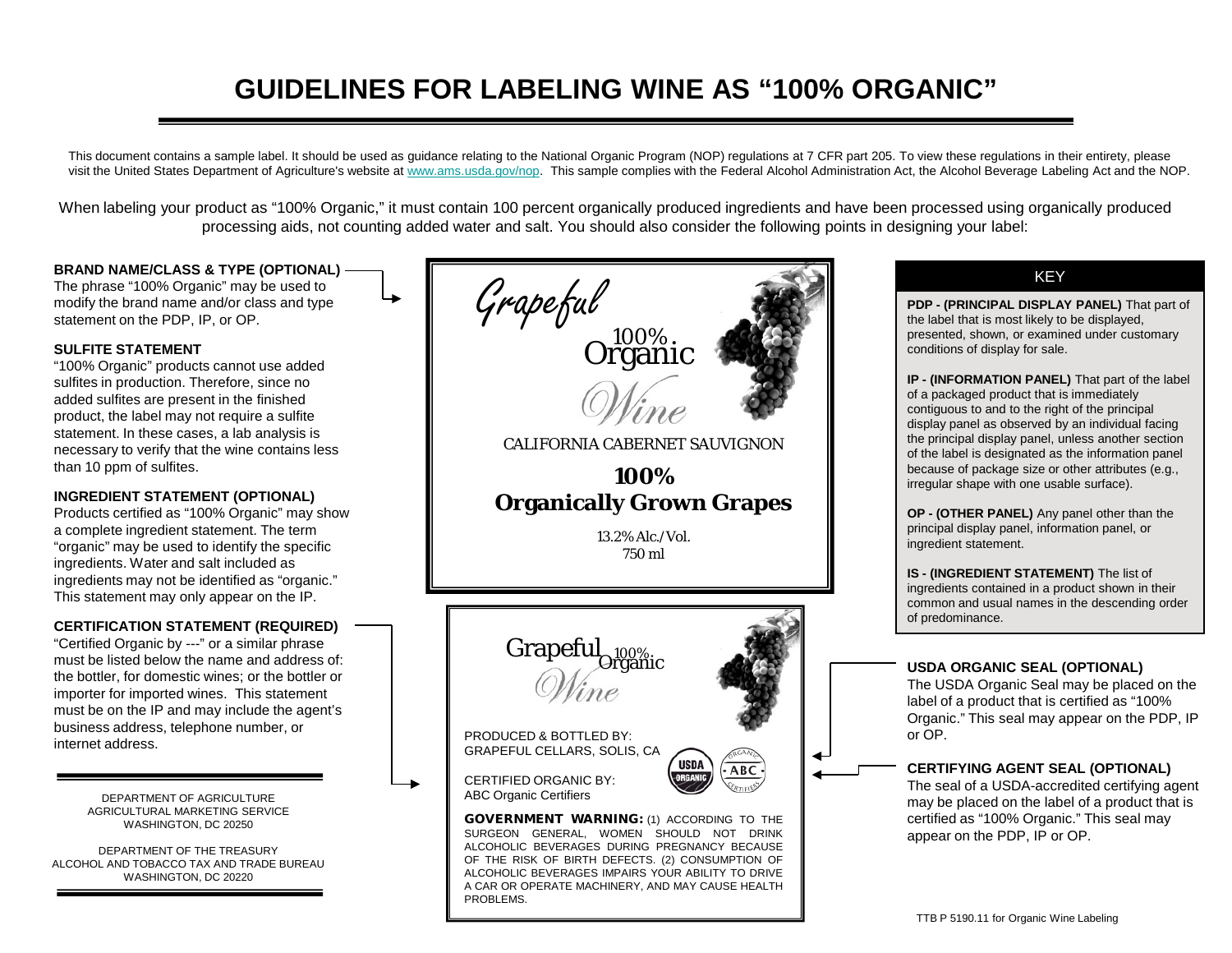# **GUIDELINES FOR LABELING WINE AS "ORGANIC"**

This document contains a sample label. It should be used as guidance relating to the National Organic Program (NOP) regulations at 7 CFR part 205. To view these regulations in their entirety, please visit the United States Department of Agriculture's website at [www.ams.usda.gov/nop.](http://www.ams.usda.gov/nop) This sample complies with the Federal Alcohol Administration Act, the Alcohol Beverage Labeling Act and the NOP.

When labeling your product as "Organic," it must contain at least 95 percent organically produced ingredients, not counting added water and salt. In addition, your product must not contain added sulfites and may contain up to 5 percent non-organically produced agricultural ingredients allowed by 7 CFR 205.606 (provided your accredited certifying agent has determined the ingredients to be not commercially available in organic form), and/or other substances allowed by 7 CFR 205.605. You should also consider the following points in designing your label:

Organic Grapeful **BRAND NAME/CLASS & TYPE (OPTIONAL)** The term "Organic" may be used to modify the brand name and/or class and type statement on the PDP, IP, or OP. **SULFITE STATEMENT** "Organic" products cannot use added sulfites in production. Therefore, since no added sulfites are present in the finished product, the label may not require a sulfite statement. In these cases, a lab analysis is necessary to verify that the wine contains less than 10 ppm of sulfites. **PERCENTAGE STATEMENT (OPTIONAL)** The phrase "X% Organic" or "X% Organic ingredients" may be included on the labeling. Such statements may appear on the PDP, IP or OP. **INGREDIENT STATEMENT (OPTIONAL)** Products certified as "organic" may show a complete ingredient statement. The term "organic" may be used to identify the specific ingredients. Water and salt included as ingredients may not be identified as "organic." This statement may only appear on the IP. **CERTIFICATION STATEMENT (REQUIRED)** "Certified Organic by ---" or a similar phrase must be listed below the name and address of: the bottler, for domestic wines; or the bottler or importer for imported wines. This statement must be on the IP and may include the agent's business address, telephone number, or internet address. **CERTIFYING AGENT SEAL (OPTIONAL)** The seal of a USDA-accredited certifying agent may be placed on the label of a product that is certified as "organic." This seal may appear on the PDP, IP or OP. **USDA ORGANIC SEAL (OPTIONAL)** The USDA Organic Seal may be placed on the label of a product that is certified as "organic." This seal may appear on the PDP, IP or OP. CALIFORNIA CABERNET SAUVIGNON **97% Organic** 13.2% Alc./Vol. 750 ml Organic Grapeful PRODUCED & BOTTLED BY: GRAPEFUL CELLARS, SOLIS, CA CERTIFIED ORGANIC BY: ABC Organic Certifiers GOVERNMENT WARNING: (1) ACCORDING TO THE SURGEON GENERAL, WOMEN SHOULD NOT DRINK ALCOHOLIC BEVERAGES DURING PREGNANCY BECAUSE OF THE RISK OF BIRTH DEFECTS. (2) CONSUMPTION OF ALCOHOLIC BEVERAGES IMPAIRS YOUR ABILITY TO DRIVE A CAR OR OPERATE MACHINERY, AND MAY CAUSE HEALTH PROBLEMS. **PDP - (PRINCIPAL DISPLAY PANEL)** That part of the label that is most likely to be displayed, presented, shown, or examined under customary conditions of display for sale. **IP - (INFORMATION PANEL)** That part of the label of a packaged product that is immediately contiguous to and to the right of the principal display panel as observed by an individual facing the principal display panel, unless another section of the label is designated as the information panel because of package size or other attributes (e.g., irregular shape with one usable surface). **OP - (OTHER PANEL)** Any panel other than the principal display panel, information panel, or ingredient statement. **IS - (INGREDIENT STATEMENT)** The list of ingredients contained in a product shown in their common and usual names in the descending order of predominance. KEY DEPARTMENT OF AGRICULTURE AGRICULTURAL MARKETING SERVICE WASHINGTON, DC 20250 DEPARTMENT OF THE TREASURY ALCOHOL AND TOBACCO TAX AND TRADE BUREAU WASHINGTON, DC 20220 TTB P 5190.11 for Organic Wine Labeling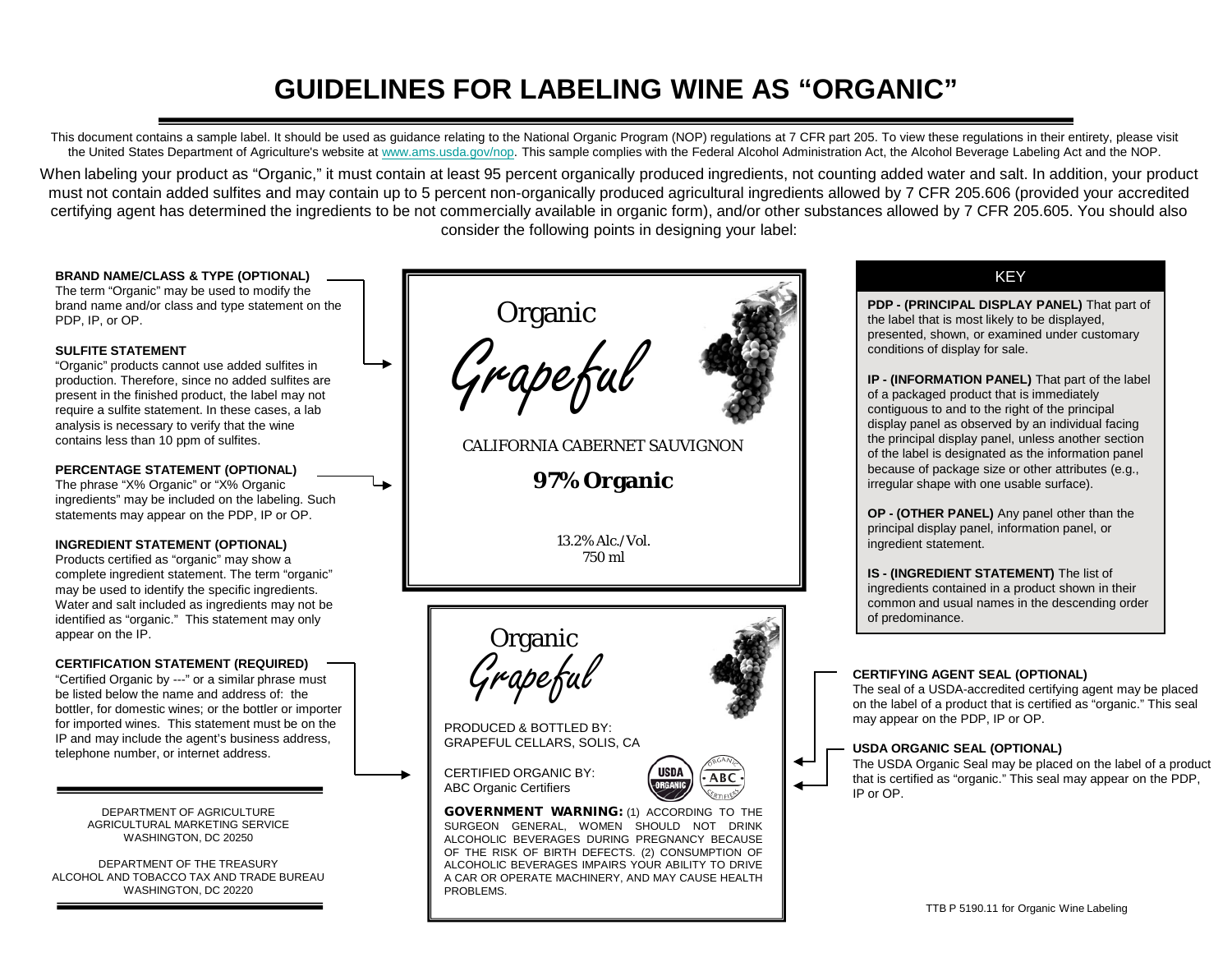# **GUIDELINES FOR LABELING WINE AS "MADE WITH ORGANIC INGREDIENTS"**

This document contains a sample label. It should be used as quidance relating to the National Organic Program (NOP) regulations at 7 CFR part 205. To view these regulations in their entirety, please visit the United States Department of Agriculture's website at [www.ams.usda.gov/nop.](http://www.ams.usda.gov/nop) This sample complies with the Federal Alcohol Administration Act, the Alcohol Beverage Labeling Act and the NOP.

When labeling your product as "Made with Organic Ingredients" (or a similar phrase), it must contain at least 70 percent organically produced ingredients, not counting added water and salt. In addition, wine may contain added sulfites (in accordance with 7 CFR 205.605) and may contain up to 30 percent non-organically produced agricultural ingredients and/or other substances allowed by 7 CFR 205.605. You should also consider the following points in designing your label:

#### **"MADE WITH ORGANIC ---" STATEMENT (OPTIONAL)**

The phrase "Made with Organic ---" (specified ingredients or food groups) may be included on the labeling. Such statements may appear on the PDP, IP or OP.

**PERCENTAGE STATEMENT (OPTIONAL)** The phrase "X% Organic" or "X% Organic ingredients" may be included on the labeling. Such statements may appear on the PDP, IP or OP.

#### **INGREDIENT STATEMENT (OPTIONAL)**

Products certified as "Made with Organic Ingredients" may show a complete ingredient statement. The term "organic" may be used to identify the specific ingredients. Water and salt included as ingredients may not be identified as "organic." This statement may only appear on the IP.

#### **CERTIFICATION STATEMENT (REQUIRED)**

"Certified Organic by ---" or a similar phrase must be listed below the name and address of: the bottler, for domestic wines; or the bottler or importer for imported wines. This statement must be on the IP and may include the agent's business address, telephone number, or internet address.<br>  $\begin{array}{c} \hline \text{c} \end{array}$  **CERTIFYING AGENT SEAL (OPTIONAL)** 

DEPARTMENT OF AGRICULTURE AGRICULTURAL MARKETING SERVICE WASHINGTON, DC 20250

DEPARTMENT OF THE TREASURY ALCOHOL AND TOBACCO TAX AND TRADE BUREAU WASHINGTON, DC 20220

Grapeful

CALIFORNIA CABERNET SAUVIGNON

# **Made with Organic Grapes**

13.2% Alc./Vol. 750 ml



75% Organic Ingredients

Ingredients: Organic Cabernet Sauvignon Grapes, **CONTAINS SULFITES**

PRODUCED & BOTTLED BY: GRAPEFUL CELLARS, SOLIS, CA



CERTIFIED ORGANIC BY: ABC Organic Certifiers

GOVERNMENT WARNING: (1) ACCORDING TO THE SURGEON GENERAL, WOMEN SHOULD NOT DRINK ALCOHOLIC BEVERAGES DURING PREGNANCY BECAUSE OF THE RISK OF BIRTH DEFECTS. (2) CONSUMPTION OF ALCOHOLIC BEVERAGES IMPAIRS YOUR ABILITY TO DRIVE A CAR OR OPERATE MACHINERY, AND MAY CAUSE HEALTH PROBLEMS.

# KEY

**PDP - (PRINCIPAL DISPLAY PANEL)** That part of the label that is most likely to be displayed, presented, shown, or examined under customary conditions of display for sale.

**IP - (INFORMATION PANEL)** That part of the label of a packaged product that is immediately contiguous to and to the right of the principal display panel as observed by an individual facing the principal display panel, unless another section of the label is designated as the information panel because of package size or other attributes (e.g., irregular shape with one usable surface).

**OP - (OTHER PANEL)** Any panel other than the principal display panel, information panel, or ingredient statement.

**IS - (INGREDIENT STATEMENT)** The list of ingredients contained in a product shown in their common and usual names in the descending order of predominance.



The seal of a USDA-accredited certifying agent may be placed on the label of a product that is certified as "Made with Organic Ingredients." This seal may appear on the PDP, IP or OP.

# **THE LABELS MUST NOT SHOW:**

# THE USDA ORGANIC SEAL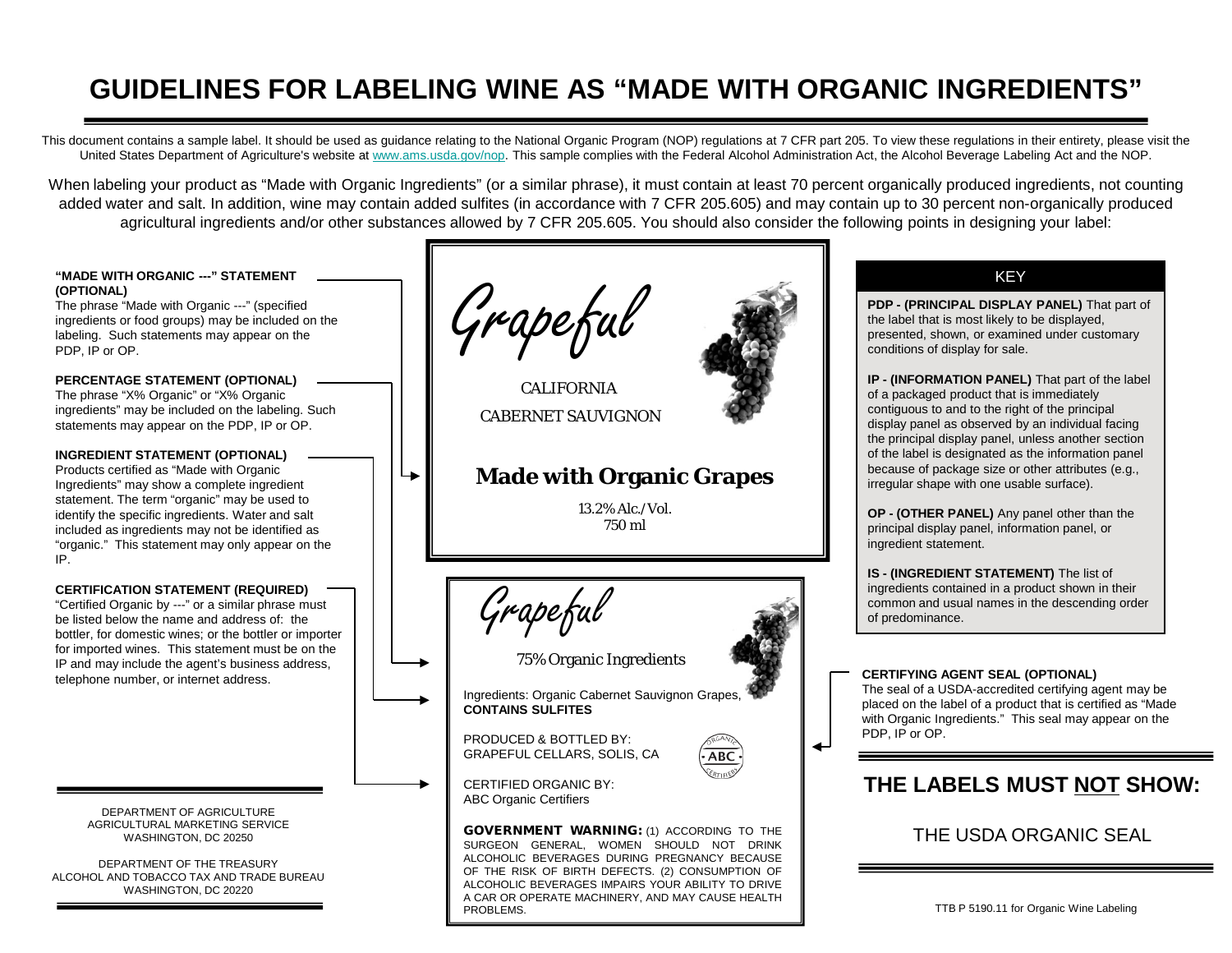# **GUIDELINES FOR LABELING WINE AS "MADE WITH ORGANIC AND NON-ORGANIC INGREDIENTS"**

This document contains a sample label. It should be used as quidance relating to the National Organic Program (NOP) regulations at 7 CFR part 205. To view these regulations in their entirety, please visit the United States Department of Agriculture's website at [www.ams.usda.gov/nop.](http://www.ams.usda.gov/nop) This sample complies with the Federal Alcohol Administration Act, the Alcohol Beverage Labeling Act and the NOP.

When labeling your product as "Made with Organic and Non-Organic Ingredients" (or a similar phrase), the label must indicate the presence of non-organic grapes in the "Made with Organic…" statement on the label, and such wine must contain at least 70 percent organically produced ingredients, not counting added water and salt. In addition, wine may contain added sulfites (in accordance with 7 CFR 205.605) and may contain up to 30 percent non-organically produced agricultural ingredients and/or other substances allowed by 7 CFR 205.605. You should also consider the following points in designing your label:

#### **"MADE WITH ORGANIC ---" STATEMENT (OPTIONAL)**

The phrase "Made with Organic --- and Non-Organic ---" (specified ingredients or food groups) may be included on the labeling. Such statements may appear on the PDP, IP or OP.

# **PERCENTAGE STATEMENT (OPTIONAL)**

The phrase "X% Organic" or "X% Organic ingredients" may be included on the labeling. Such statements may appear on the PDP, IP or OP.

## **INGREDIENT STATEMENT (OPTIONAL)**

Products certified as "Made with Organic Ingredients" may show a complete ingredient statement. The term "organic" may be used to identify the specific ingredients. Water and salt included as ingredients may not be identified as "organic." This statement may only appear on the IP.

## **CERTIFICATION STATEMENT (REQUIRED)**

"Certified Organic by ---" or a similar phrase must be listed below the name and address of: the bottler, for domestic wines; or the bottler or importer for imported wines. This statement must be on the IP and may include the agent's business address, telephone number, or internet address.

> DEPARTMENT OF AGRICULTURE AGRICULTURAL MARKETING SERVICE WASHINGTON, DC 20250

DEPARTMENT OF THE TREASURY ALCOHOL AND TOBACCO TAX AND TRADE BUREAU WASHINGTON, DC 20220

Grapeful

**CALIFORNIA** CABERNET SAUVIGNON

# **Made with Organic Grapes & Non-Organic Grapes**

13.2% Alc./Vol. 750 ml

Grapeful

75% Organic Ingredients

Ingredients: Organic Cabernet Sauvignon Grapes, Merlot Grapes, **CONTAINS SULFITES**

PRODUCED & BOTTLED BY: GRAPEFUL CELLARS, SOLIS, CA



CERTIFIED ORGANIC BY: ABC Organic Certifiers

GOVERNMENT WARNING: (1) ACCORDING TO THE SURGEON GENERAL, WOMEN SHOULD NOT DRINK ALCOHOLIC BEVERAGES DURING PREGNANCY BECAUSE OF THE RISK OF BIRTH DEFECTS. (2) CONSUMPTION OF ALCOHOLIC BEVERAGES IMPAIRS YOUR ABILITY TO DRIVE A CAR OR OPERATE MACHINERY, AND MAY CAUSE HEALTH PROBLEMS.

# KEY

**PDP - (PRINCIPAL DISPLAY PANEL)** That part of the label that is most likely to be displayed, presented, shown, or examined under customary conditions of display for sale.

**IP - (INFORMATION PANEL)** That part of the label of a packaged product that is immediately contiguous to and to the right of the principal display panel as observed by an individual facing the principal display panel, unless another section of the label is designated as the information panel because of package size or other attributes (e.g., irregular shape with one usable surface).

**OP - (OTHER PANEL)** Any panel other than the principal display panel, information panel, or ingredient statement.

**IS - (INGREDIENT STATEMENT)** The list of ingredients contained in a product shown in their common and usual names in the descending order of predominance.



#### **CERTIFYING AGENT SEAL (OPTIONAL)**

The seal of a USDA-accredited certifying agent may be placed on the label of a product that is certified as "Made with Organic Ingredients." This seal may appear on the PDP, IP or OP.

# **THE LABELS MUST NOT SHOW:**

# THE USDA ORGANIC SEAL